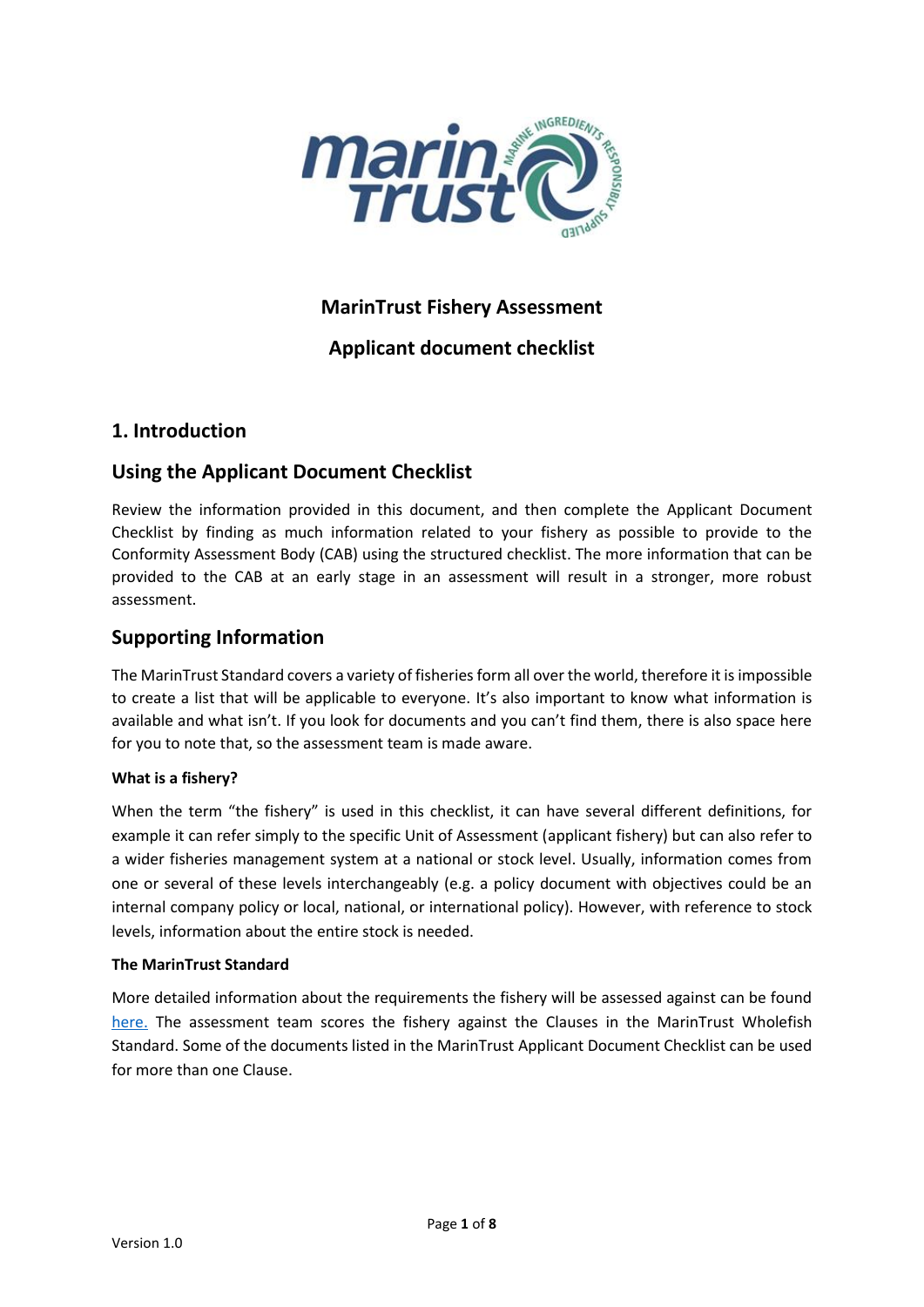# **2. Applicant Document Checklist**

### **Applicant Key Contact Information**

| Name:    |           |  |  |  |
|----------|-----------|--|--|--|
| Tel. No: | Cell. No: |  |  |  |
| Email:   |           |  |  |  |
| Country: |           |  |  |  |

#### **Fishery Details**

| <b>Fishery Name:</b>                              |  |
|---------------------------------------------------|--|
|                                                   |  |
| <b>Main Species Name(s) and Latin</b><br>name(s): |  |
|                                                   |  |
| <b>Fishing Area &amp; Country:</b>                |  |
|                                                   |  |
| <b>Number of vessels:</b>                         |  |
|                                                   |  |
| Gear type:                                        |  |
|                                                   |  |
| Ports of Landing, or certificate of<br>origin:    |  |
|                                                   |  |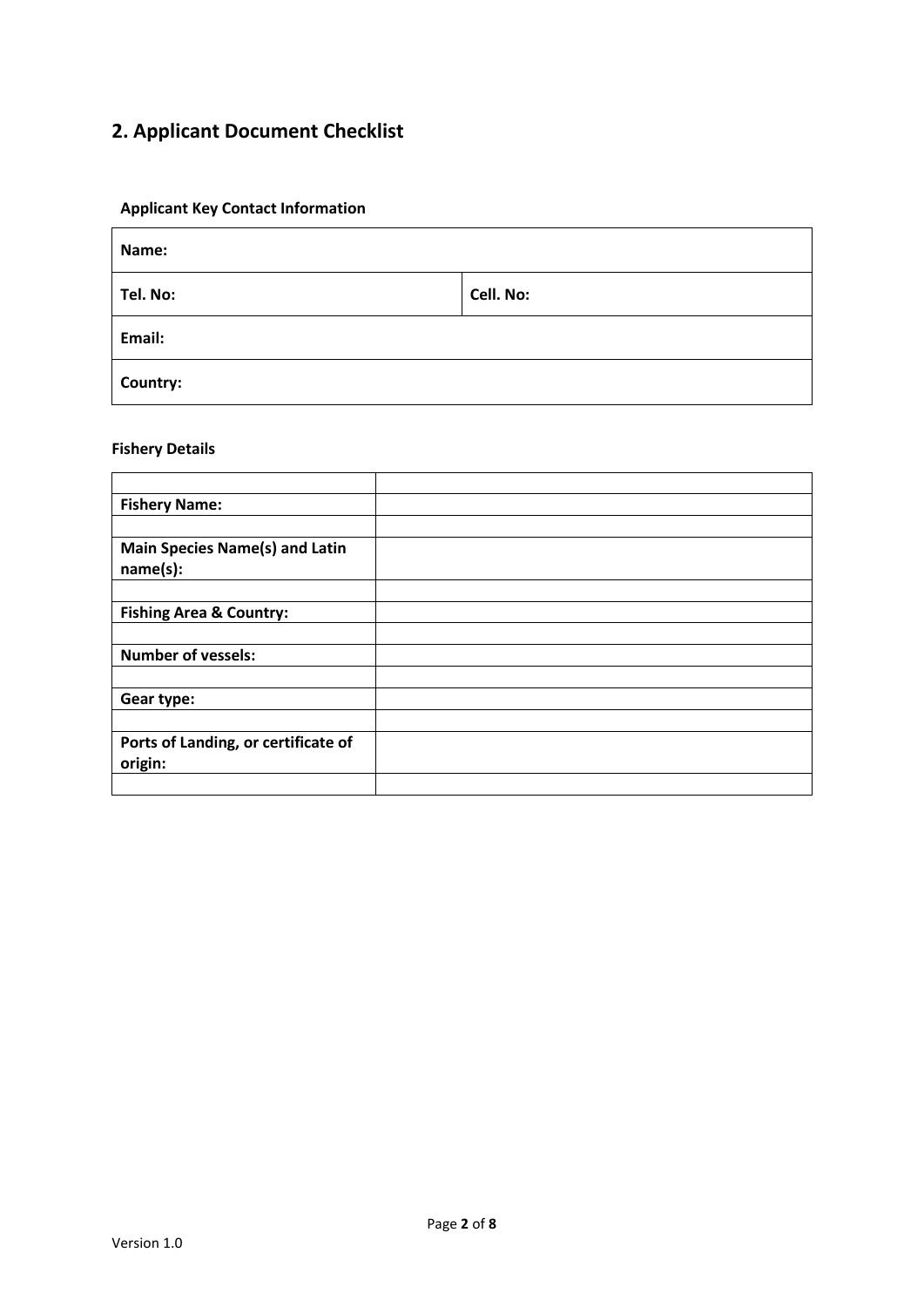**Please complete the table below and send any relevant reports as separate attachments:**

|   | <b>Key Information</b>                                       | Link to guidance         | <b>Source of Information</b><br>(website, document) | Report<br>attached | <b>Applicant Comments</b><br>(optional) |
|---|--------------------------------------------------------------|--------------------------|-----------------------------------------------------|--------------------|-----------------------------------------|
| 1 | Please list all the retained species which regularly make    | 1. Fishery Catch Data    |                                                     | (Y/N)              |                                         |
|   | up more than 0.1% of landings in the fishery by weight,      |                          |                                                     |                    |                                         |
|   | and their estimated proportions in the catch?                |                          |                                                     |                    |                                         |
|   |                                                              |                          |                                                     |                    |                                         |
| 2 | Please provide links to the organisation(s) responsible      | 2. Governance and        |                                                     |                    |                                         |
|   | for international, national and local fisheries              | policy information       |                                                     |                    |                                         |
|   | management as relevant to the fishery under                  |                          |                                                     |                    |                                         |
|   | assessment. If possible, please also provide a key           |                          |                                                     |                    |                                         |
|   | contact in the fisheries management organisation that        |                          |                                                     |                    |                                         |
|   | the assessor can liaise with going forward?                  |                          |                                                     |                    |                                         |
| 3 | Please provide information on the fishery's own              | 3. Fishery specific      |                                                     |                    |                                         |
|   | management policy related directly to how the fishery        | <b>Management system</b> |                                                     |                    |                                         |
|   | operates                                                     | information              |                                                     |                    |                                         |
| 4 | For each species listed in the landings data which has       | 4. Information on stocks |                                                     |                    |                                         |
|   | been subjected to a stock assessment, please provide         |                          |                                                     |                    |                                         |
|   | the associated stock assessment report(s)?                   |                          |                                                     |                    |                                         |
| 5 | Harvest strategy, is there a mechanism in place by           | 5. Harvest Strategy      |                                                     |                    |                                         |
|   | which total fishing mortality of this species is restricted? |                          |                                                     |                    |                                         |
| 6 | The impact of the fishery on the wider ecosystem in          | 6. Ecosystem Impacts     |                                                     |                    |                                         |
|   | which it operates and how fishery management                 |                          |                                                     |                    |                                         |
|   | monitors and moderates its effect. Please provide any        |                          |                                                     |                    |                                         |
|   | information on measures the fishery has implemented          |                          |                                                     |                    |                                         |
|   | to mitigate impacts on Endangered, Threatened, and           |                          |                                                     |                    |                                         |
|   | Protected species, and if applicable, seabed habitats?       |                          |                                                     |                    |                                         |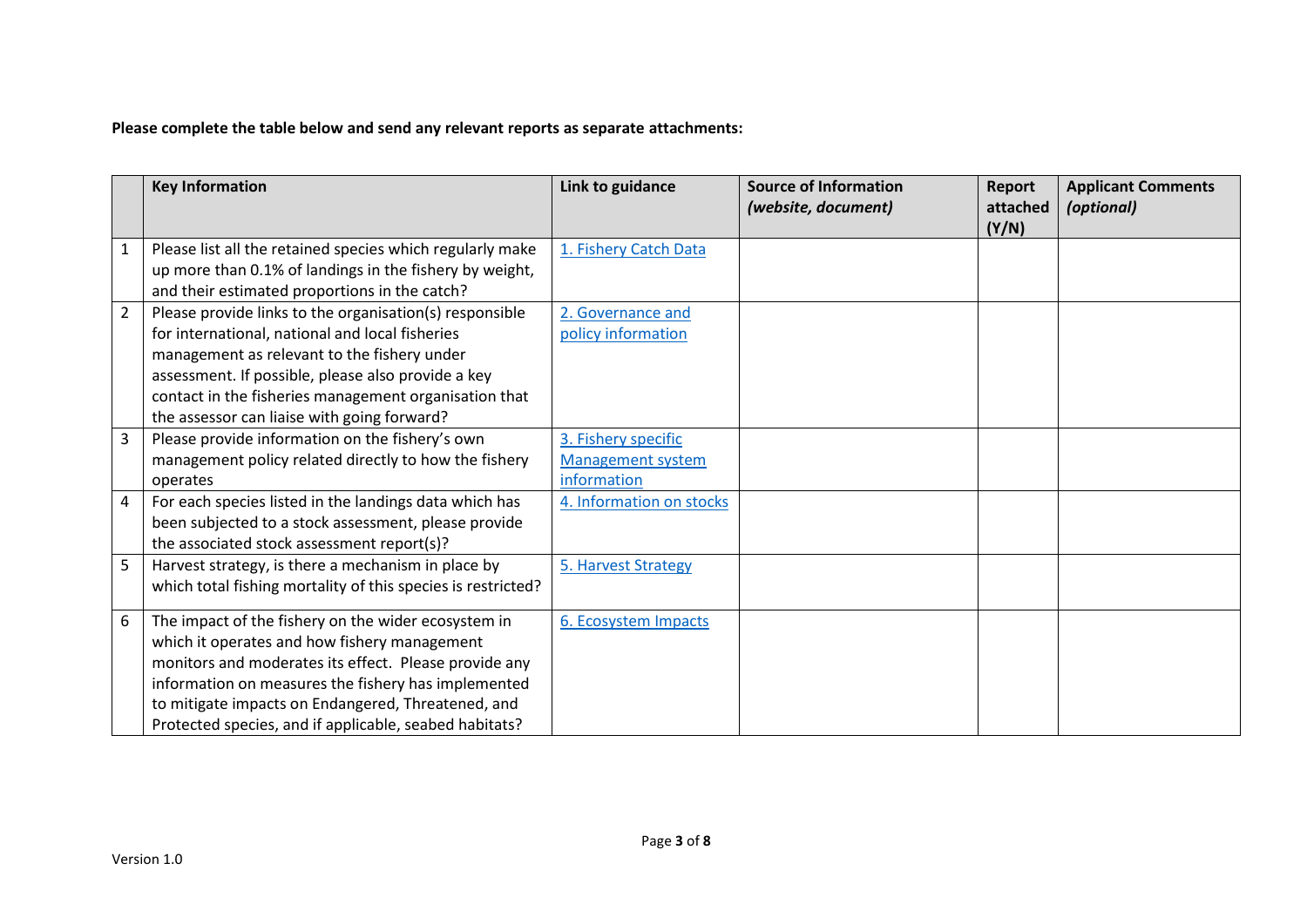# <span id="page-3-0"></span>1. Fishery Catch Data

### **What is it?**

This is a record of what is caught by the fishery and the amount of fishing effort required to catch it (e.g. number of fishing trips taken per vessel, number of days per trip, distance covered, gear used [when and where], number of traps/hooks/lines, length of fishing net, etc.).

### **What do assessment teams need to see?**

Records of the following catch and fishing effort data:

- Target species (species that will be assessed against the MSC Fisheries Standard);
- Retained species (other than MSC-assessed species);
- Discards/slipped catches; and,
- Endangered, Threatened or Protected (ETP) species.

<span id="page-3-1"></span>Please list all the species which regularly make up more than 0.1% of catch in the fishery by weight, and their estimated proportions in the catch.

Note that MarinTrust recognises that catch composition will vary over time. The data provided should reflect 'normal' landings in the fishery in recent years. Ideally this should be a list of landings (or estimated landings) by species for the past 3 years. Applicants should also indicate the source of the data.

When providing species names, please list both the common and scientific names whenever possible, as common names can vary between and even within countries.

### **Example:**

*Landings data for the past 4 seasons can be found here:* [https://www.afma.gov.au/fisheries/small](https://www.afma.gov.au/fisheries/small-pelagic-fishery/spf-catch-data)[pelagic-fishery/spf-catch-data.](https://www.afma.gov.au/fisheries/small-pelagic-fishery/spf-catch-data) *Latin names for target species can be found here*: [https://www.afma.gov.au/fisheries/small-pelagic-fishery.](https://www.afma.gov.au/fisheries/small-pelagic-fishery)

# 2. Governance and policy information

### **What is it?**

Here, the MarinTrust Standard refers to the wider legal framework within which the fishery operates. There may be a formal legal framework (international and/or national policies, laws and regulations), and/or there may be a customary framework (including customs and traditions that are protected by law).

### **What do assessment teams need to see?**

• Local, national and international laws, regulations and agreements that govern any element of the fishery process, information on how the fishery ensures that it meets these requirements, and evidence of compliance.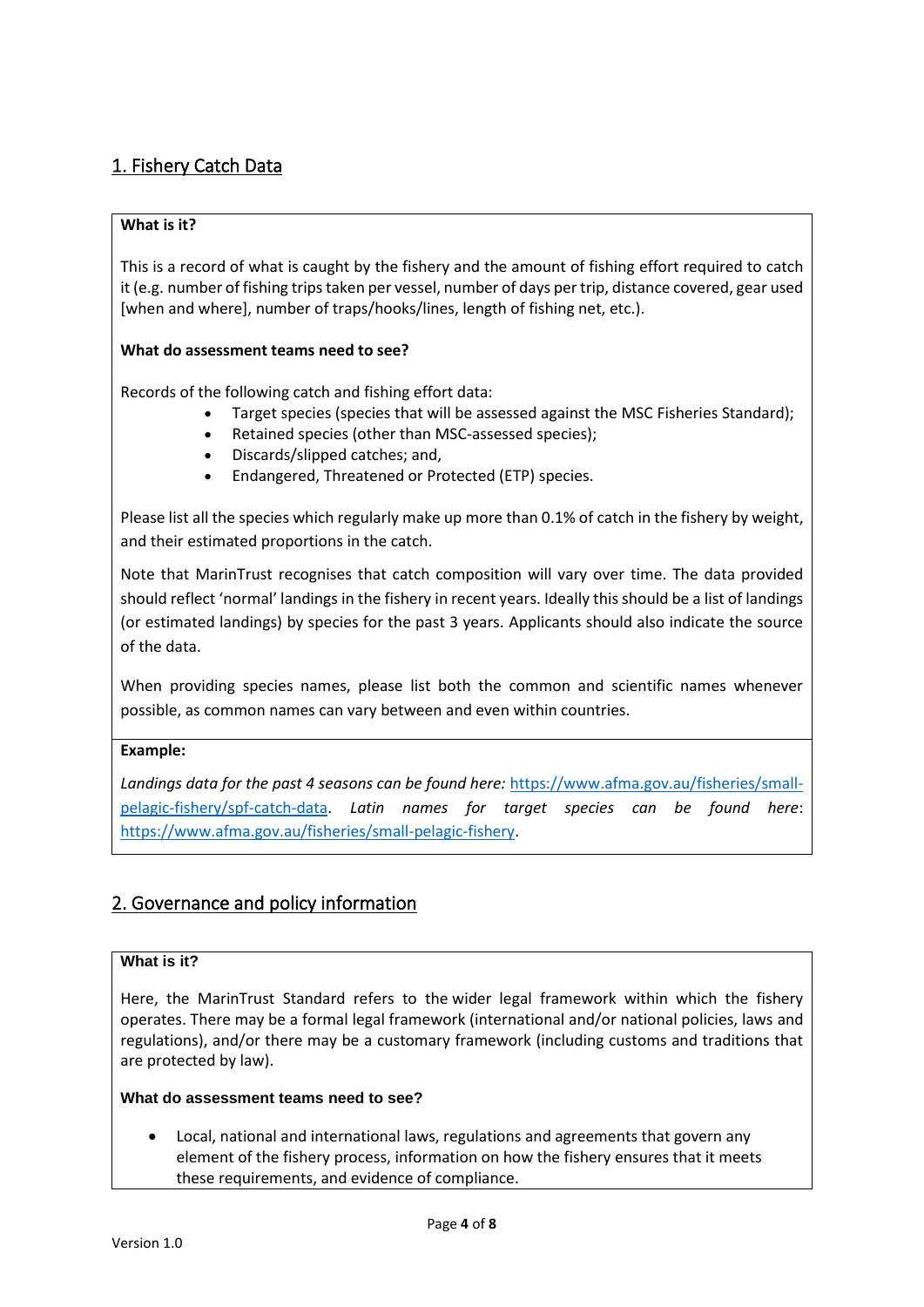- Any policy documents or management plans that provide guidance to the fishery management system.
- List of organisations or groups involved in, or potentially impacted by, the fishery and information on how these stakeholders (including the fishery client) can participate in the fishery management or policy-making system.

### <span id="page-4-0"></span>**Example:**

*Overall management of the fishery is the responsibility of the Ministry of Economy, specifically the Undersecretariat of fisheries (SUBPESCA SSP –* [http://www.subpesca.cl/portal/616/w3-article-](http://www.subpesca.cl/portal/616/w3-article-86158.html)[86158.html](http://www.subpesca.cl/portal/616/w3-article-86158.html)*) and the National Fisheries Service (SERNAPESCA –* <http://www.sernapesca.cl/>*). Data collection and analysis is the responsibility of the Fisheries Development Institute (IFOP –* <https://www.ifop.cl/>*). SERNAPESCA is also responsible for monitoring and enforcement of regulations, with the support of the coast guard and navy.*

*The main pieces of fishery legislation are:*

- *Ley 25977 Ley General de Pesca (Artículos del 76° al 83°)*
- *Decreto Supremo 012-2001-PE Reglamento de la Ley General de Pesca (Artículos del 126° al 150°)*
- *Decreto Supremo 016-2007-PRODUCE Reglamento de Inspecciones y Sanciones Pesqueras Acuícolas.*

### 3. Fishery- specific Management Information

### **What is it?**

This is a fishery's own management policy related directly to how the fishery operates. This could be a fishery management plan or other policy document relating to the fishery directly, whether at local, national or regional level and/or policies and statements of objectives from commercial stakeholders. This also includes information on the day-to-day operation of the fishery (e.g. decision making, monitoring, control and surveillance, review of the management system).

### **What do assessment teams need to see?**

- Policies or statements of objectives relating to the fishery.
- Details of monitoring, control and surveillance system at sea and quayside (e.g. at-sea inspection, quayside inspections, cross-checking of logbook and landings data, observers, VMS, CCTV, etc.). This includes details of any infractions by the client fishery and how these were dealt with. (Note: minor accidental infractions are not likely to be an issue for MarinTrust approval; for major infractions, show how the operation of the fishery has been adapted to ensure that there is no repeat.)
- Details of how the fishery is kept informed about regulations (e.g. information from authorities or protection officers, instructions to skippers, etc.).

**Example:**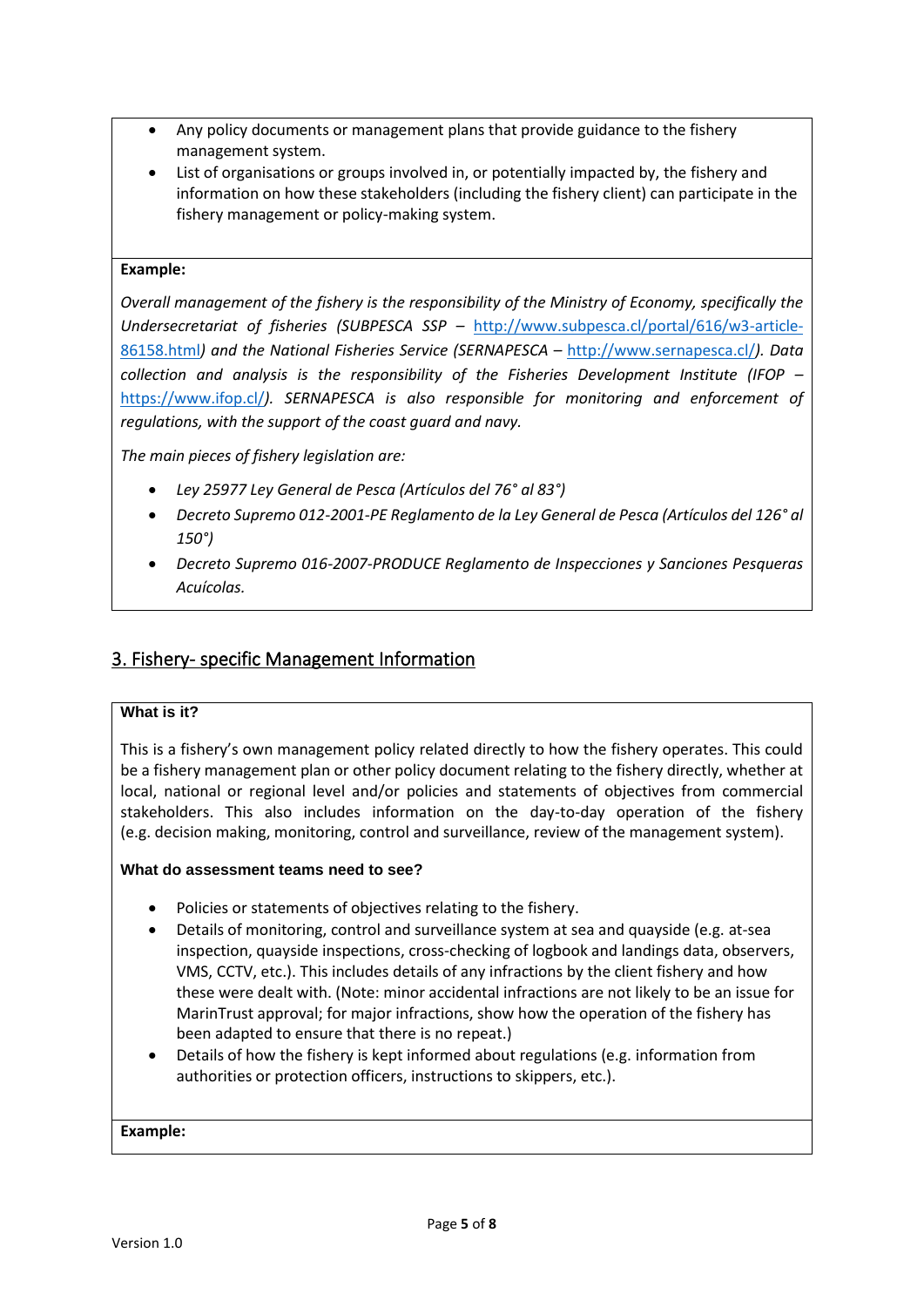<span id="page-5-0"></span>*Icelandic Fishery management plans: <https://www.government.is/news/article/2018/05/15/Haddock/>*

*MCS -* [https://www.daff.gov.za/daffweb3/Branches/Fisheries-Management/Monitoring-Control](https://www.daff.gov.za/daffweb3/Branches/Fisheries-Management/Monitoring-Control-and-Surveillance)[and-Surveillance](https://www.daff.gov.za/daffweb3/Branches/Fisheries-Management/Monitoring-Control-and-Surveillance)

# 4. Information on Stocks

### **What is it?**

This is information about the condition of all stocks being fished and how this is monitored.

### **What do assessment teams need to see?**

- Assessment teams need to know the reference points that are used to evaluate stock status and/or fishing mortality, how they were calculated, and the status of the stock in relation to these reference points. This is usually available in stock assessment reports.
- Assessment teams need to know how the stock is being monitored, including the details of any scientific models, the data that goes into them and how the fishery uses this information for management.
- Assessment teams need similar data on species caught by the fishery other than the target species, even if not specifically targeted by the fishery, to ensure that they are not being adversely affected by fishing effort. This includes both weight of species caught and an indication of how this relates to the overall population status of that species.
- If the species forms a low proportion of the total catch by weight (less than 5%), you may not need to consider it in as much detail, unless the species is known to be less resilient to fishing pressure (generally long lived, low fecundity species such as most sharks). However, if data are available, they will still be useful.

### **What if you don't have this information?**

If reference points are not defined for the fishery or if formal data to assess stock status are not available, another method of assessment called the Risk-Based approach may be used by the assessment team, either for the target stock or for other species caught by the fishery. In this case, some data over time on catch, effort, CPUE, fish length and age indexes, sex ratio, catch composition, species distribution, etc. may be used instead as indicators (proxy data) to identify and score the most vulnerable aspect affected by the fishing activity.

### **Example:**

*Details of the Baltic Sea sprat stock assessment can be found here:* [http://www.ices.dk/sites/pub/Publication%20Reports/Advice/2019/2019/spr.27.22-32.pdf.](http://www.ices.dk/sites/pub/Publication%20Reports/Advice/2019/2019/spr.27.22-32.pdf)

*Further information on species with no stock assessment might be found on third-party websites, for example:*

*SFP FishSource – https://www.sustainablefish.org/Programs/Science/FishSource*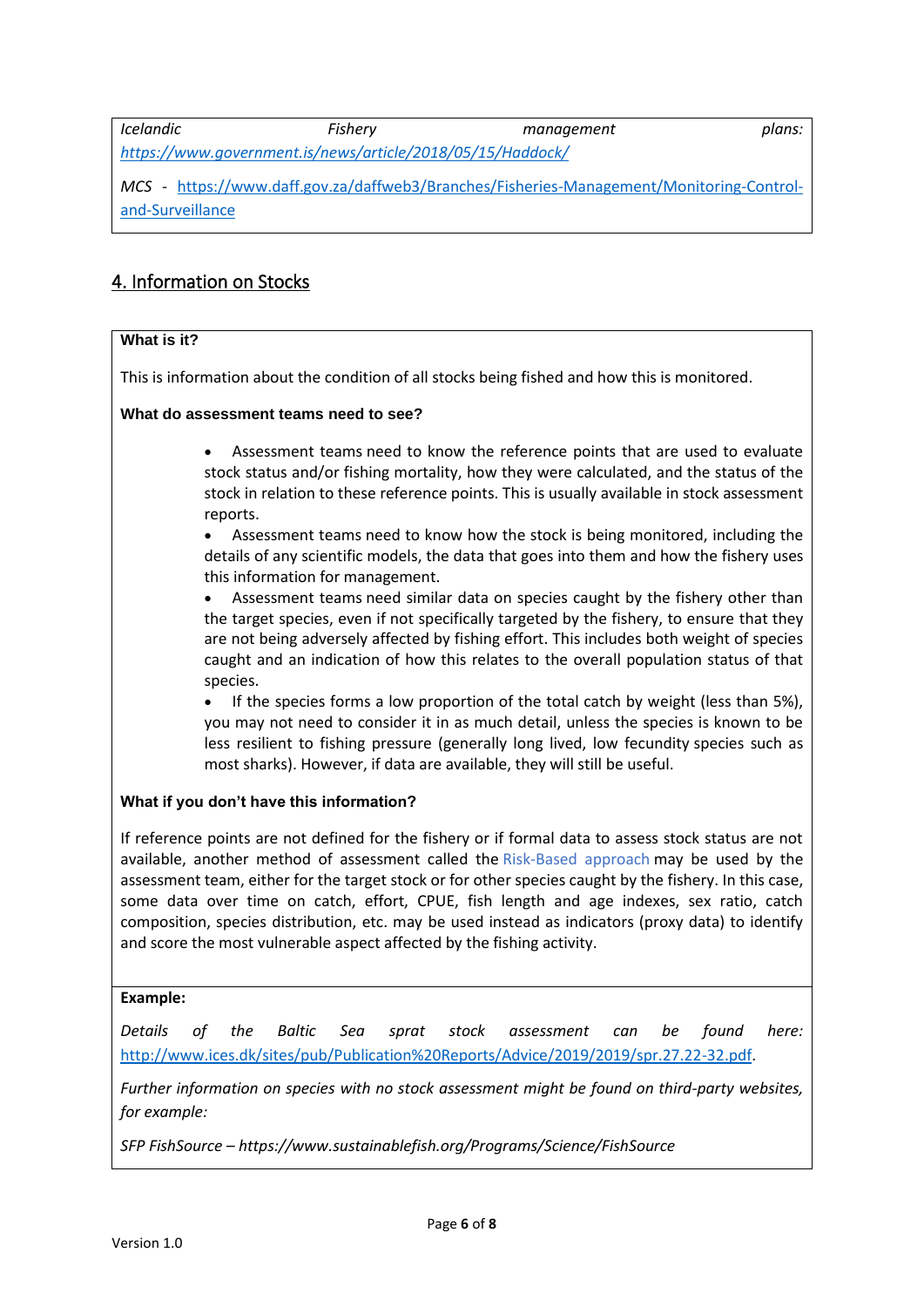### <span id="page-6-0"></span>5. Harvest Strategy

### **What is it?**

This refers to the mechanisms used by the fishery to moderate its fishing effort should it become apparent that current levels of fishing effort are causing stock levels to decline.

### **What do assessment teams need to see?**

- <span id="page-6-1"></span>• External regulations (such as quota limits, effort limitations, minimum sizes, gear restrictions and technical measures, etc.) that aim to control the exploitation of the stocks.
- Internal rules and triggers for modifying fishing effort when data available suggest that current levels are too great.
- Records of how this is monitored and when/how it has been enforced/followed in the past.
- This information is explicitly needed for the target stock(s) but will also be useful for other stocks caught by the fishery, whether targeted, retained or discarded.

### **Example:**

*The Gulf Menhaden fishery is managed according to the Regional Management Plan available here:* [https://www.gsmfc.org/publications/GSMFC%20Number%20240.pdf.](https://www.gsmfc.org/publications/GSMFC%20Number%20240.pdf) *Additional information can also be found on the GSMFC website, here:* <https://www.gsmfc.org/>

# 6 – Ecosystem Impacts

### **What is it?**

This investigates the impact of the fishery on the wider ecosystem in which it operates and how fishery management monitors and moderates its effect.

**What do assessment teams need to see?**

- Records of the internal and/or external restrictions placed upon the fishery in order to monitor its impact upon the following:
	- o Bycatch/Discarded species
	- o Endangered, Threatened or Protected (ETP) species
	- o Habitats
	- o Wider ecosystem
- Information about the actions taken by the fishery to control these impacts (e.g. closed areas, gear selection, gear modifications, fishing time/place/season, etc.).
- Details of how impacts are monitored (e.g. logbooks, observer reports, VMS/AIS, selfsampling, scientific monitoring and mapping programmes, ecosystem empirical research and/or modelling, etc.).